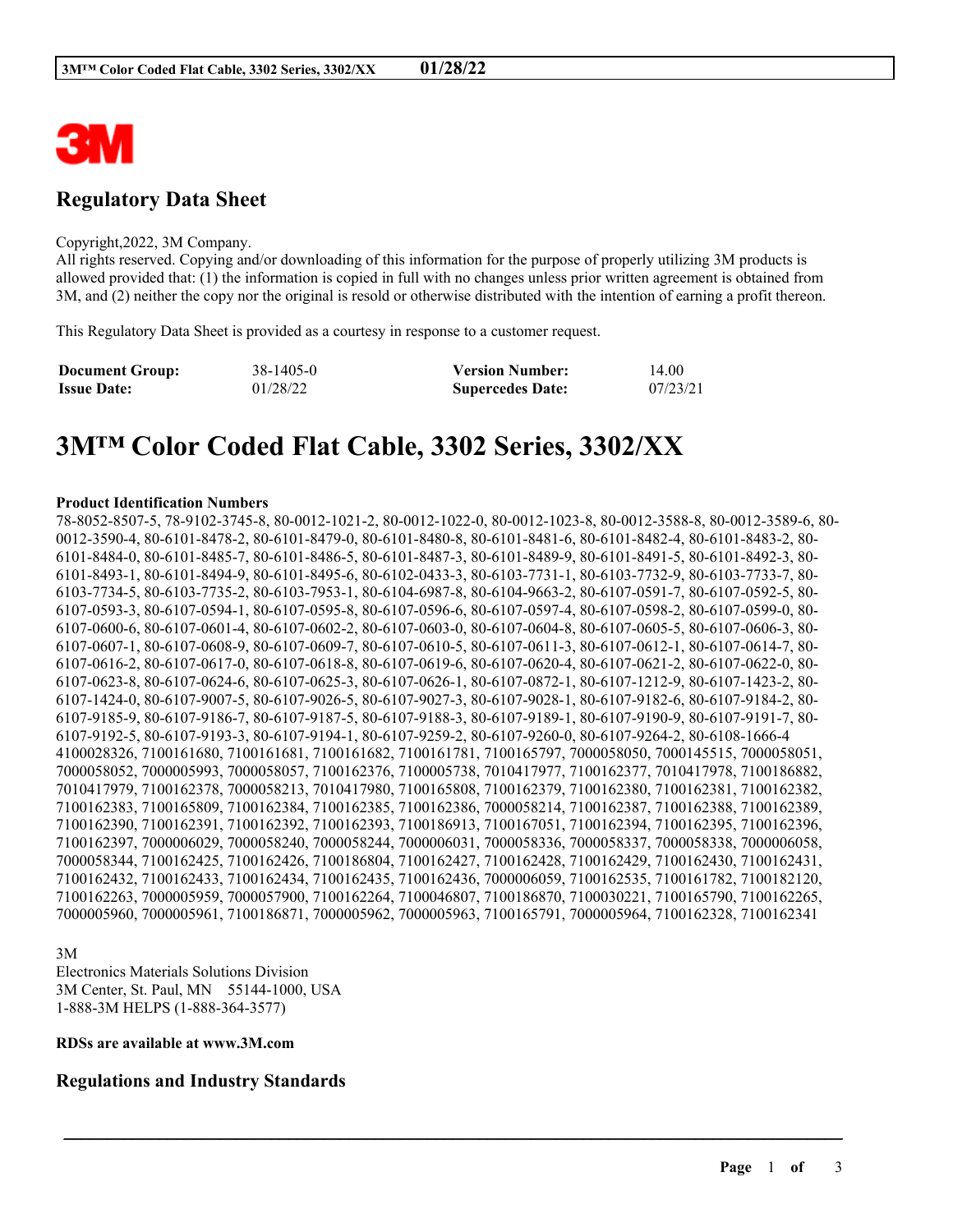## **SDS (US OSHA)**

This product is an article and therefore is not subject to the requirements of the US Occupational Safety and Health Administration's (OSHA) Hazardous Communications Standard 29 CFR 1910.1200(b)(6)(v) to provide a Safety Data Sheet (SDS).

#### **California Proposition 65**

This product is an industrial product manufactured outside of California. It has not been assessed for consumer sale or use. Contact the manufacturer if more information is needed for your use.

#### **China RoHS**

This product or part does not exceed the maximum concentration values (MCVs) in China RoHS GB/T 26572-2011 (Requirements of Concentration limits for certain restricted substances in electrical and electronic products), which means that each of the homogeneous materials within this product is below the following MCVs: (a) 0.1% (by weight) for lead and its compounds, mercury and its compounds, hexavalent chromium and its compounds, polybrominated biphenyls or polybrominated diphenyl ethers; and (b) 0.01% (by weight) for cadmium and its compounds.

#### **CONEG**

This product complies with the US CONEG (Coalition of Northeastern Governors) Model Toxics in Packaging Legislation as there is no intentionally added lead, cadmium, hexavalent chromium or mercury, and the sum total concentration of these substances in the product does not exceed 100 ppm by weight.

#### **Conflict Minerals**

On August 22, 2012, the Securities and Exchange Commission (SEC) adopted final rules on conflict minerals reporting, pursuant to Section 1502 of the Dodd-Frank Act which requires manufacturers of products containing "conflict minerals" to disclose to the SEC whether those minerals are sourced from the Democratic Republic of Congo (DRC) or adjoining countries. 3M has been participating in the EICC-GeSI Extractives Workgroup, and are incorporating the EICC-GeSI Conflict Minerals Reporting template in existing systems for use with suppliers of materials that may contain conflict minerals covered by the SEC rules. 3M will provide product-specific information once the required supply chain data has been obtained.

#### **CPSIA 2008**

A Certificate of General Conformity per the US Consumer Product Safety Act, 15 U.S.C. § 2063 (a)(1), as revised by section 102 of the 2008 US Consumer Product Safety Improvement Act, is not required for the requested product.

## **EU REACH**

This product is an article, without intended release of a chemical substance, under the Regulation No 1907/2006 of the European Parliament and the Council concerning the Registration, Evaluation, Authorisation and Restriction of Chemicals (REACH) (refer to REACH, Article 3(3)). It is not a chemical preparation. Therefore, it is not subject to the (pre)-registration or the registration process. It does not require a safety data sheet.

#### **EU REACH**

This product, including any article that the product is composed of, does contain at greater than 0.1% by weight a Substance of Very High Concern (SVHC) substance identified according to Article 59.1 of Regulation No 1907/2006 of the European Parliament and the Council concerning the Registration, Evaluation, Authorisation and Restriction of Chemicals (REACH), per listing of candidates and Annex XIV. This declaration reflects the substances on the candidate SVHC list, effective January 2022. Refer to SDS or comment for identification of SVHC(s). *This cable product family (and cable assemblies using these cables) contain >1000 ppm trixylyl phosphate (CAS# 25155-23-1) in the cable insulation material.* **EU RoHS**

This product does not exceed the maximum concentration values (MCVs) set under EU Directive 2011/65/EU (RoHS recast/RoHS 2), as stated in Annex II to that directive. This means that each of the homogenous materials within this product does not exceed the following MCVs: (a) 0.1% (by weight) for lead, mercury, hexavalent chromium, polybrominated biphenyls or polybrominated diphenyl ethers; and (b) 0.01% (by weight) for cadmium.

#### **EU RoHS Phthalates**

This product does not exceed the maximum concentration values (MCVs) for phthalates set under EU Directive 2011/65/EU (RoHS recast/RoHS 2), as amended by EU 2015/863, which applies to finished EEE after July 22, 2019 for Category 1-7, 10- 11 products and after July 22, 2021 for Category 8 and 9 products. This means that each of the homogeneous materials within this product does not exceed the MCV of 0.1% (by weight) for each of the following phthalates: DEHP, BBP, DBP, and DIBP.

#### **Stockholm Agreement**

This product does not contain Persistent Organic Pollutants (POPs) at or above applicable thresholds per Annexes A, B, and C of the Stockholm Convention, May 2004 and subsequent amendments.

\_\_\_\_\_\_\_\_\_\_\_\_\_\_\_\_\_\_\_\_\_\_\_\_\_\_\_\_\_\_\_\_\_\_\_\_\_\_\_\_\_\_\_\_\_\_\_\_\_\_\_\_\_\_\_\_\_\_\_\_\_\_\_\_\_\_\_\_\_\_\_\_\_\_\_\_\_\_\_\_\_\_\_\_\_\_\_\_\_\_

#### **Sustainability and 3M**